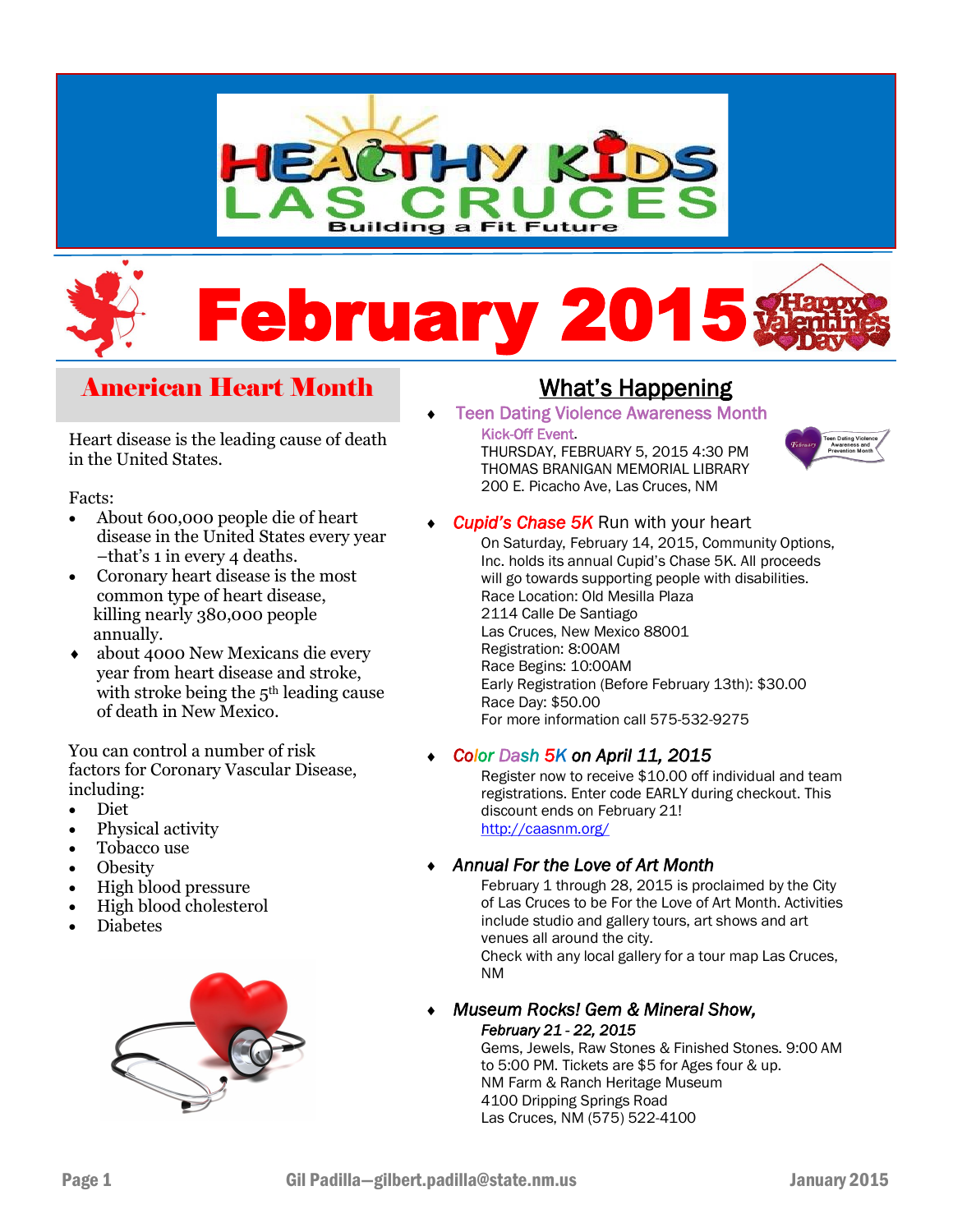# Built Environment

◆ Safe Routes to School Program Coalition Meeting—Tuesday, February 3rd, 2015, 9am - 10:30am in room 2007A of City Hall.



 America Walks—Making America a Great Place to Walk, Webinar, What's Happening in Health Care? Join America Walks for the 2nd webinar in its free Inspiring Stories Webinar Series. Walking is one of the healthiest activities you can take up, so this webinar showcases 2 exciting program from the health care industry. David Pauer of the Cleveland Clinic describes how doctors, nurses, and other health care workers are modeling healthy behavior. Jennifer MacDougall will present Blue Cross & Blue Shield prevention strategies focused on a combination of policy change & programming to get people out and active. DATE & TIME: Friday February 20th 11 a.m. to 12 noon. From more information or to register go to: <https://attendee.gotowebinar.com/register/3168765387103005442>

# Families & Community

**50 Plus Walking Program/0-60 in 12 Weeks!** 

**Walking Program/0-60 in 12 weeks, is designed to get you walking up to 60 minutes in 12 weeks! It begins with 20-minute walks, three times a week, and works up to 60 minutes. Distance is not the priority, movement is. No racing or competition, just a focus on health and wellbeing.** 

**Registration begins Monday, Feb. 2, at Frank O'Brien Papen Community Center. \$36 per walker.**

**The program is held Mondays, Wednesdays, and Fridays from 8 - 9 a.m., at Frank O'Brien Papen Community Center, from March 2, through May 29. For more information call 575/541-2455. The TTY number is 575/541-2772**.

### FAMILY WELLNESS PROGRAM for Info. Call 575-646-4360

- Program Description- the program teaches practical skills based on proven principles that strengthen, uphold and empower couples and families. Each session is organized to demonstrate and then practice skills using role play, coaching and fun activities.
- FREE for all families
- $*$  Classes meet for 12 weeks, once a week for 2  $\frac{1}{2}$  hours
- A light meal is provided at each class along with all materials.
- Children's program